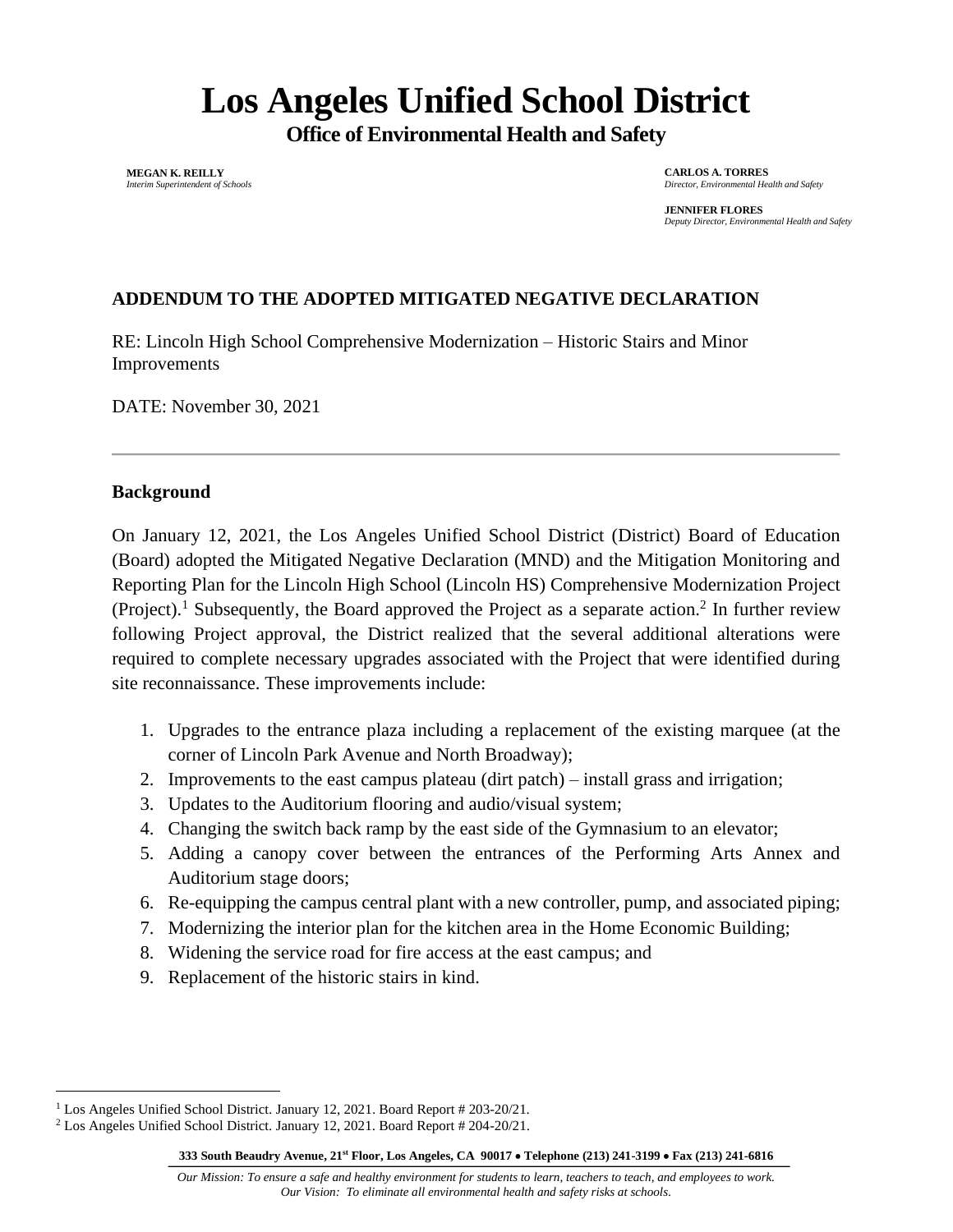While these alterations are minor improvements to existing conditions, the replacement of historic stairs required analysis to ensure that the replacement of the stairs complies with the Secretary of the Interior's Standards (Standards). During a geotechnical assessment of the stairs, it was determined that there were underlying soil conditions and safety hazards that contributed to the severity of stair damage and adverse subgrade conditions (foundation differential settlement, erosion, voids).<sup>3</sup> As documented in the Geotechnical Report, replacement of the stairs is required because repairing the stair would be unlikely to yield lasting results, because it would neither address underlying soil conditions nor satisfactorily resolve tripping hazards.<sup>4</sup>

The Standards allow replacement of a character-defining feature if it is deteriorated beyond repair if certain conditions are met. The District's replacement stairs would be completed in-kind and under the guidance of the District's Historic Preservation specialist.

The Office of Environmental Health and Safety (OEHS) has reviewed this change and determined that it is not considered "significant" new information that requires recirculation of the MND, per CEQA Guidelines §15088.5. The alterations to the current Project scope is not expected to result in any new significant impacts or require any new mitigation and would not result in a substantial increase in the severity of an environmental impact beyond those evaluated in the MND.

## **Project Overview**

The Lincoln HS Comprehensive Modernization Project is designed to address the most critical physical concerns of the buildings and grounds at the Campus while providing renovations, modernizations, and reconfigurations. The Project includes new buildings including a 2-story classroom building, performing arts building, Maintenance and Operations building, and field house restroom building. The Project also includes modernization of existing structures and site improvements including utility upgrades, access upgrades to meet programmatic requirements of the Americans with Disabilities Act, and landscape and hardscape improvements. The Project includes demolition of the music building, storage building, shop building, 3 portable/relocatable structures comprising Pueblo de Los Angeles Continuation High School, and 7 other portable buildings. In the adopted MND, facilities (modular buildings anticipated) were to be constructed and Pueblo de Los Angeles Continuation High School (HS) was to be temporarily relocated to Glen Alta Elementary School during construction.

## *Addendum #1*

The District prepared an Addendum dated May 3, 2021 to document the Project's change to relocate Pueblo de Los Angeles Continuation HS to the vacant Jardin de Niños Early Education Center (EEC) site.

<sup>3</sup> AECOM Technical Services, Inc. 2019. Geotechnical Report. Los Angeles, CA.

<sup>4</sup> *Ibid.*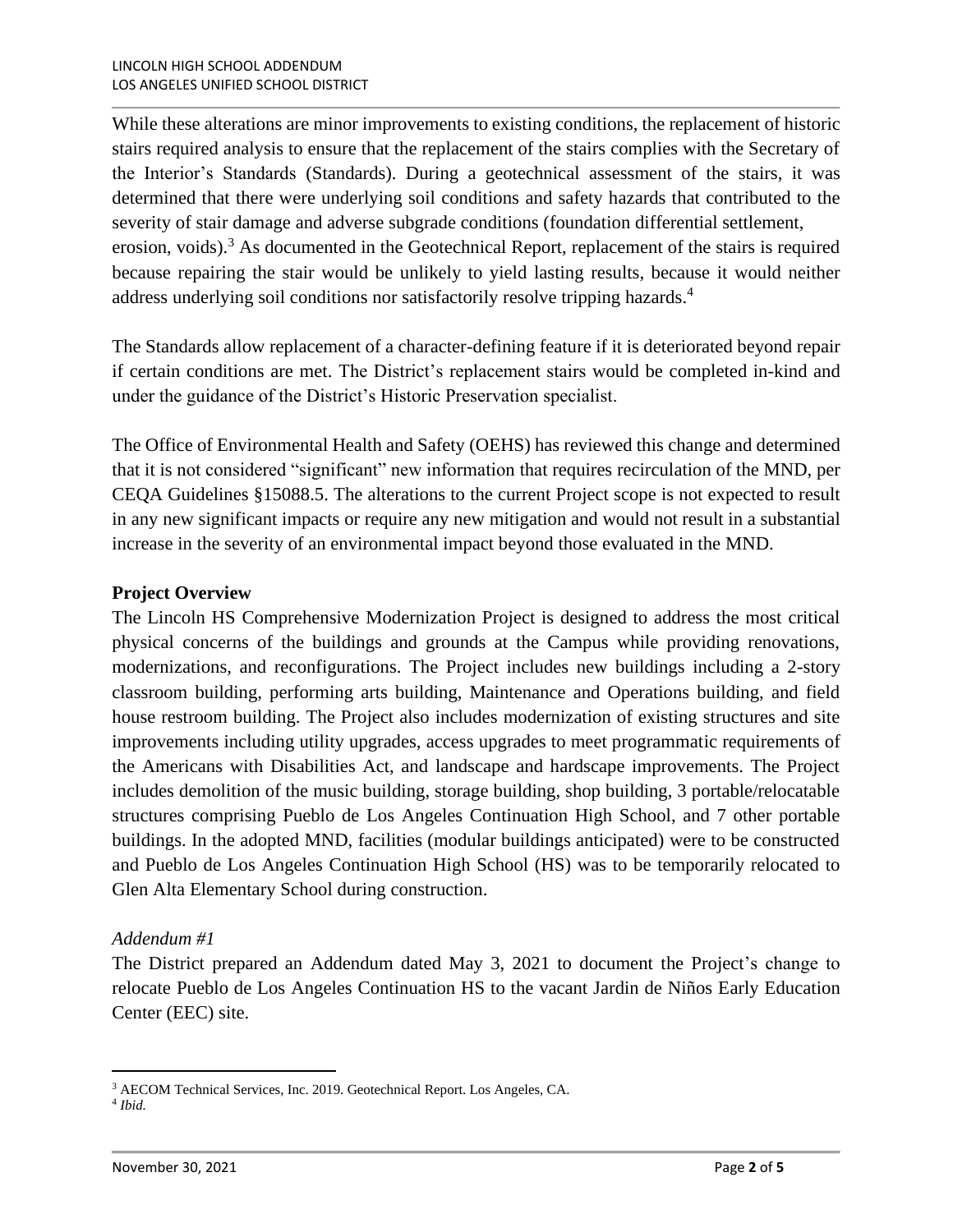# **Minor Additional Project Alterations Overview**

This Memo has been prepared to document additional improvements to the Project. These improvements include: upgrades to the entrance corner including a replacement of the existing marquee; improvements to the east campus plateau (dirt patch); widening the service road for fire access at the east campus; and replacement of the historic stairs. OEHS will also continue to review plans and designs as they are refined to ensure consistency with the environmental analysis contained in the MND for the Project.

## **CEQA Compliance**

The MND was completed in compliance with the California Environmental Quality Act (CEQA, California Public Resources Code §21000 et seq.) and the CEQA Guidelines (California Code of Regulations, Title 14, §15000 et seq.). The MND determined that the following 20 environmental impact categories were not significantly affected by the proposed Project:

- Aesthetics
- Agriculture & Forestry Resources
- Air Quality
- Cultural Resources
- Energy
- Geology & Soils
- Greenhouse Gas Emissions
- Hazards and Hazardous Materials
- Hydrology  $\&$ Water Quality
- Land Use & Planning
- Mineral Resources
- Noise
- Pedestrian Safety
- Population & **Hearing**
- Public Services
- Recreation
- Transportation & Traffic
- Tribal Cultural Resources
- Utilities & Service Systems
- Wildfire

The MND determined that a less than significant impact with mitigation incorporated on biological resources would result from the implementation of this Project. The native plant species observed on site include coast live oak (Quercus agrifolia), western sycamore (Platanus racemosa), California fan palm (Washingtonia filifera), California black walnut (Juglans californica), blue elderberry (Sambucus nigra), and toyon (Heteromeles arbutifolia). Native plant species observed consisted of isolated individuals therefore did not make up a native vegetation community. No protected trees are planned for removal as part of the Project. However, indirect effects to the critical root zone (CRZ) of these trees could occur, which may result in tree mortality, and therefore impacts to protected trees. Impacts to the CRZ of protected trees could occur due to staging or use of heavy equipment within the CRZ. The CRZ is commonly defined as a circular area around a tree truck with a radius equivalent to one foot for each inch of diameter at breast height (DBH). Protection of the CRZ of oaks is particularly important, as compaction of soil can create anaerobic conditions that slowly suffocate mycorrhizal fungi that oak trees rely on to fixate nitrogen. With implementation of the mitigation measure of delineating the CRZ of protected trees within or near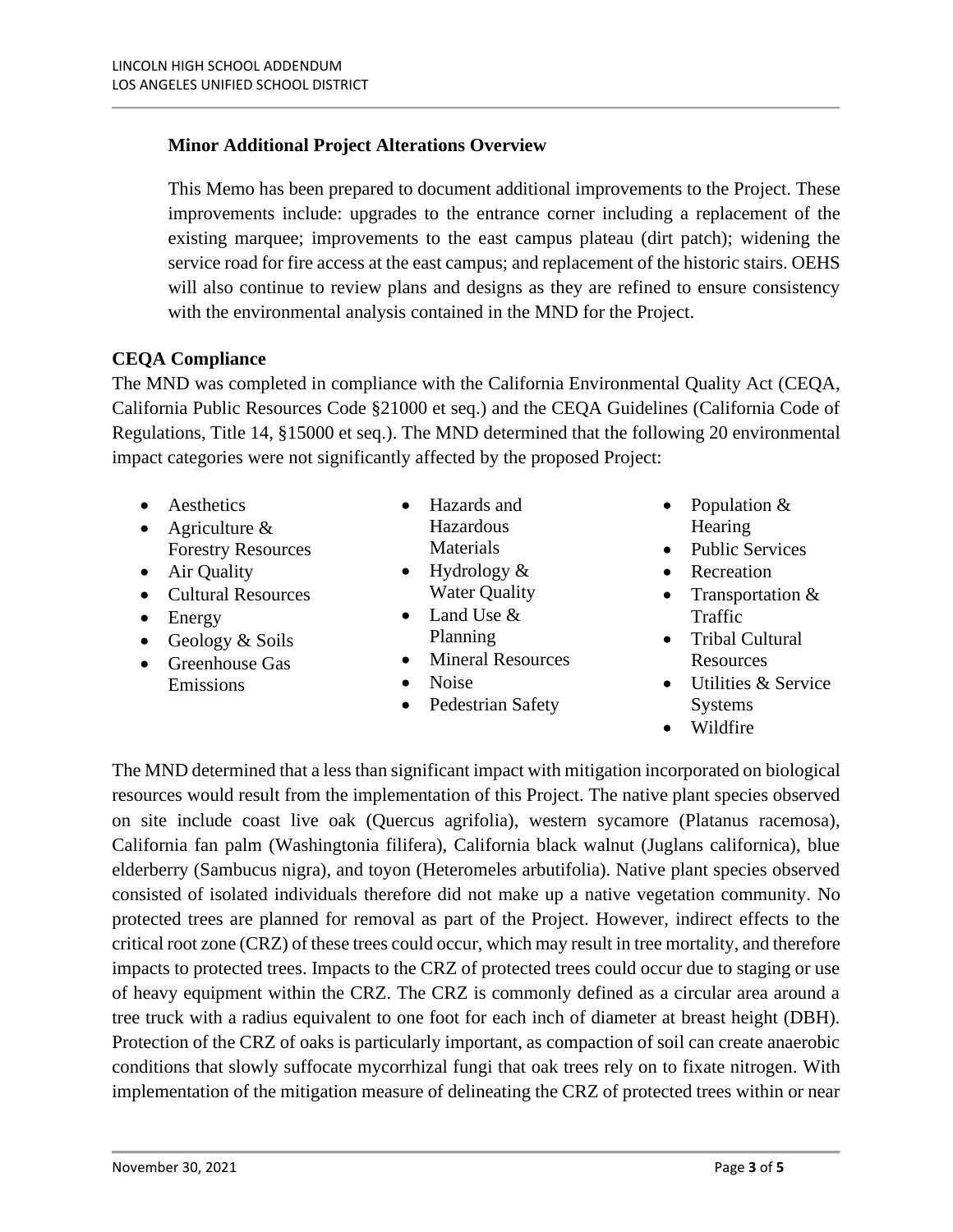to the area of work and requiring no work within the delineated CRZ, the Project would have a less than significant impact with mitigation incorporated to biological resources.

#### **Minor Improvements**

The minor improvements as previously described, will not cause any additional adverse change to the noted biological resources impact pursuant to Section 15064.5 nor would it add any new significant effects. These improvements will not result in an increase in the severity of an environmental impact and will replace existing facilities and be completed in-kind. The District's replacement stairs would be completed in-kind and under the guidance of the District's Historic Preservation specialist. As such, the improvements will not result in an increase in the severity of an environmental impact. The Project will have the same purpose, function, and capacity as it is currently designed.

## **Compliance with Section 15164 of the CEQA Guidelines**

Section 15164 of the CEQA Guidelines details that the lead agency may prepare an addendum to an adopted negative declaration if only minor technical changes or additions are necessary or none of the conditions described in Section 15162 calling for the preparation of a subsequent EIR or negative declaration have occurred.

## **Substantial changes are proposed in the project which will require major revisions of the previous MND due to the involvement of new significant environmental effects or a substantial increase in the severity of previously identified significant effects.**

The minor improvements included in this Addendum do not constitute new or significant information that would result in an increase in the severity of the previously identified impacts. A new significant environmental impact would not result from the alterations and no new mitigation measures are required.

#### **Substantial changes occur with respect to the circumstances under which the project is undertaken which will require major revisions of the previous MND due to the involvement of new significant environmental effects or a substantial increase in the severity of previously identified significant effects.**

The circumstances under which the Project was undertaken have not changed since the MND was completed. No changes to the previous MND are required and no substantial increase in the severity of previously identified significant effects would result from this additional information. The minor improvements include upgrades to existing facilities and in-kind replacements that and do present a substantial increase in the severity of an environmental impact that would result unless mitigation measures are adopted to reduce the impact to a level of insignificance.